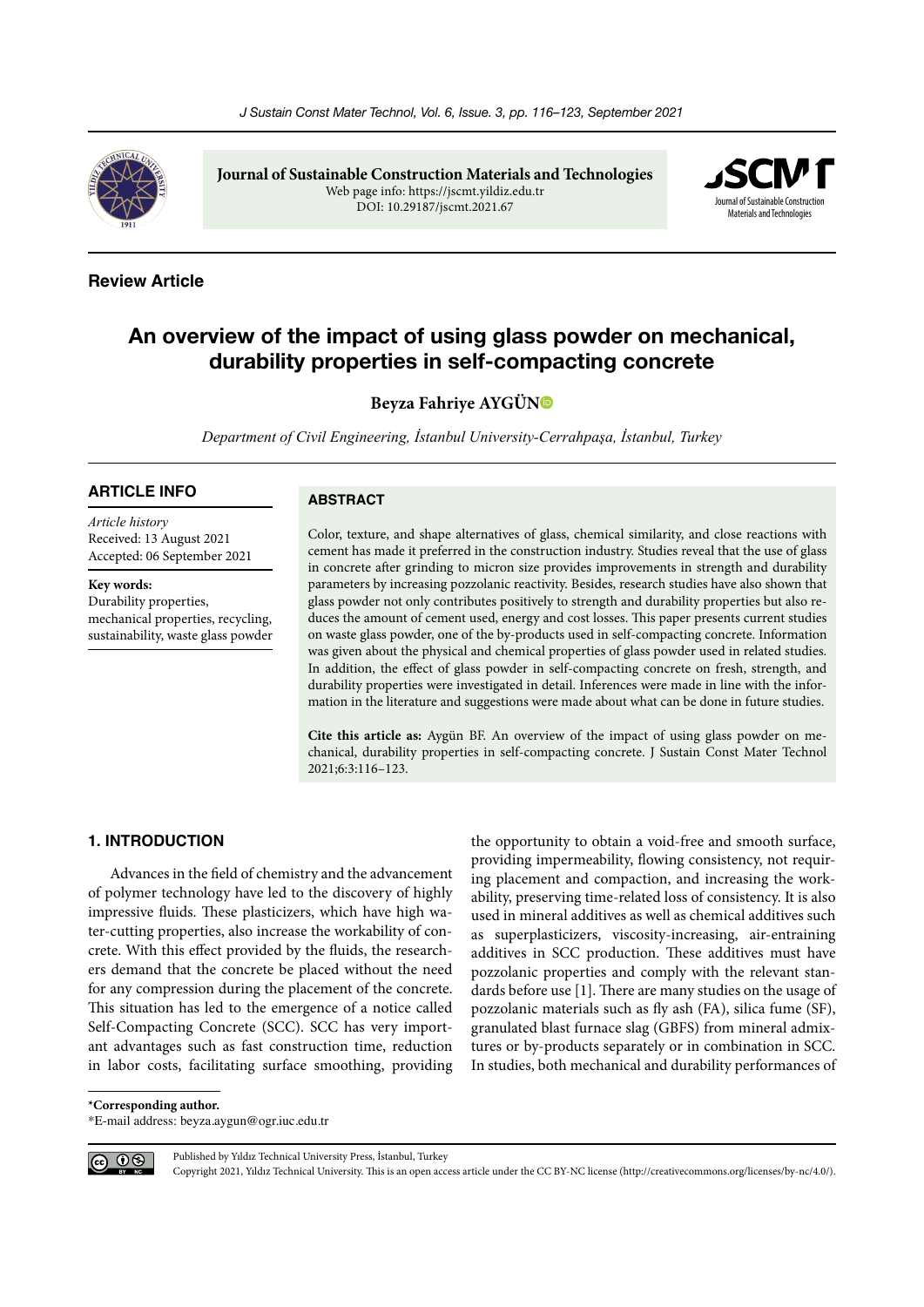this type of additives were examined and their suitability in concrete was investigated and good results were obtained. In addition to these types of additives, the usability of waste glass aggregate or waste glass powder (WGP) in concrete has been discussed recently. Glass, which has similar properties to cement in terms of physical, chemical, and mechanical structure, can make a positive contribution to the environment as it can reduce cement consumption when used in concrete after grinding to micron size WGP. Using it in this form in concrete not only improves its mechanical and durability properties but also provides environmental and economic benefits [2–7].

The theme of sustainability has taken an important place in the concrete industry in recent years. It is aimed to ensure sustainability in the concrete sector with options such as reducing the amount of cement used, using recycled aggregate, and adding treated water to the concrete mixing water. The environmental impact assessment, which includes the social consequences of potential permanent or temporary effects on the environment and alternative solutions, needs to be analyzed. Environmental impacts related to the production of a product are evaluated, from the extraction of the raw material to its final disposal. This concept, which covers the entire life cycle assessment (LCA), is also called the cradle-to-grave approach. When concrete LCA studies are evaluated, it is known that it is negative in terms of production, transportation, placement,  $\mathrm{CO}_2$  emission, energy consumption, cost, and many other factors. The use of industrial wastes in concrete becomes a sustainable and smart solution to limit these effects and create a positive effect. At this point, the use of glass, one of the industrial wastes, protects the environment by reducing the consumption of natural materials,  $\mathrm{CO}_\mathrm{2}$  emissions, and energy consumption. However, with the wide usage area of glass, the emergence of high amounts of waste glass is a serious problem. Every year, 2x1013 kg of solid waste is produced in the world and 7% of this waste is glass waste. Storage problems can be solved by creating new areas where waste glass can be used. By expanding the recycling possibilities of waste glass, which is a material currently used in recycling, the waste storage costs and the number of required facilities can decrease, and this can also be reflected in the production costs as a decrease.

In this review study, the effect of the utilization of WGP, which is one of the industrial wastes, on the mechanical and durability properties of SCC is discussed. In the studies carried out so far, many researches have been carried out on the integration of different industrial and agricultural wastes, especially into normal concrete. Since SCC is more difficult than normal concrete in terms of added materials, placement, flow, and different methods and meeting special project requirements, studies are limited. In this study, the main aim is to present the current studies on the inclusion of WGP in SCC, to give information about the methods used, to express the missing aspects of the studies, and to

draw attention to the need for more studies to be added for the limited literature on this subject.

# **2. LITERATURE SURVEY ON THE USAGE OF WGP IN CONCRETE**

Raju and Kumar [8] stated that there was a decrease in consistency and density with the increase in the use of WGP in concrete. The increase in surface area due to the fineness of WGP affected this result. In the studies conducted by Elaqra et al. [9] and Rahma et al. [10], the increase in the content of WGP, increases slump. The reason for this is that as the amount of hydrated cement decreases, less water is required for hydration which results in the increase in consistency. Another reason for this is that WGP is transparent, it has smooth surface texture, low water absorption, and a low specific surface compared to cement. Studies on the effects of hardened concrete have shown that there is a decrease in the compressive and flexural strengths at the initial gain, while an increase in the final strength. It has been determined that the interfacial transition zones (ITZ) intensifies with the acceleration of the pozzolanic reaction in later ages. When the strength at later ages were examined in the studies, it was observed that the use of WGP at 0–20% by volume or weight as cement or aggregate substitute resulted in positive results on the strength [10–14]. It has been understood from the studies that the increase in flexural strength improves the interface region and slows down the crack propagation rate thanks to the fineness of WGP. The contribution of WGP to mechanical properties is realized by showing better reactivity, being a finer-grained material, and having more surface area than cement [3, 15– 21]. In addition, the WGP used in concrete also contributes to the durability parameter since the concrete has low porosity and moisture content, lower absorption rates (surface water retention), a decrease in alkali-silica reaction (ASR), and chloride depth decrease in drying shrinkage, increase in resistance to sulfate, electrical and corrosion, along with strength [3, 10, 14, 18, 22–24]. Corrosion is one of the most serious problems affecting reinforced concrete structures and it should be tried to inhibit damage or to keep it at a minimum even if the damage cannot be prevented. Resistance to corrosion in reinforced concrete is possible by increasing the pH values of WGP. The increment in pH value has been associated the color of glass as well as with the rise in the amount of WGP. It has been found that green glass is richer in calcium alumina than white glass, and silica does not dissolve easily in voids [25].

### **3. SELF-COMPACTING CONCRETE**

SCC is a special type of concrete with a very fluid consistency, which can settle with its weight, even under harsh conditions (with dense reinforcement and deep sections), compressible without requiring any internal and exter-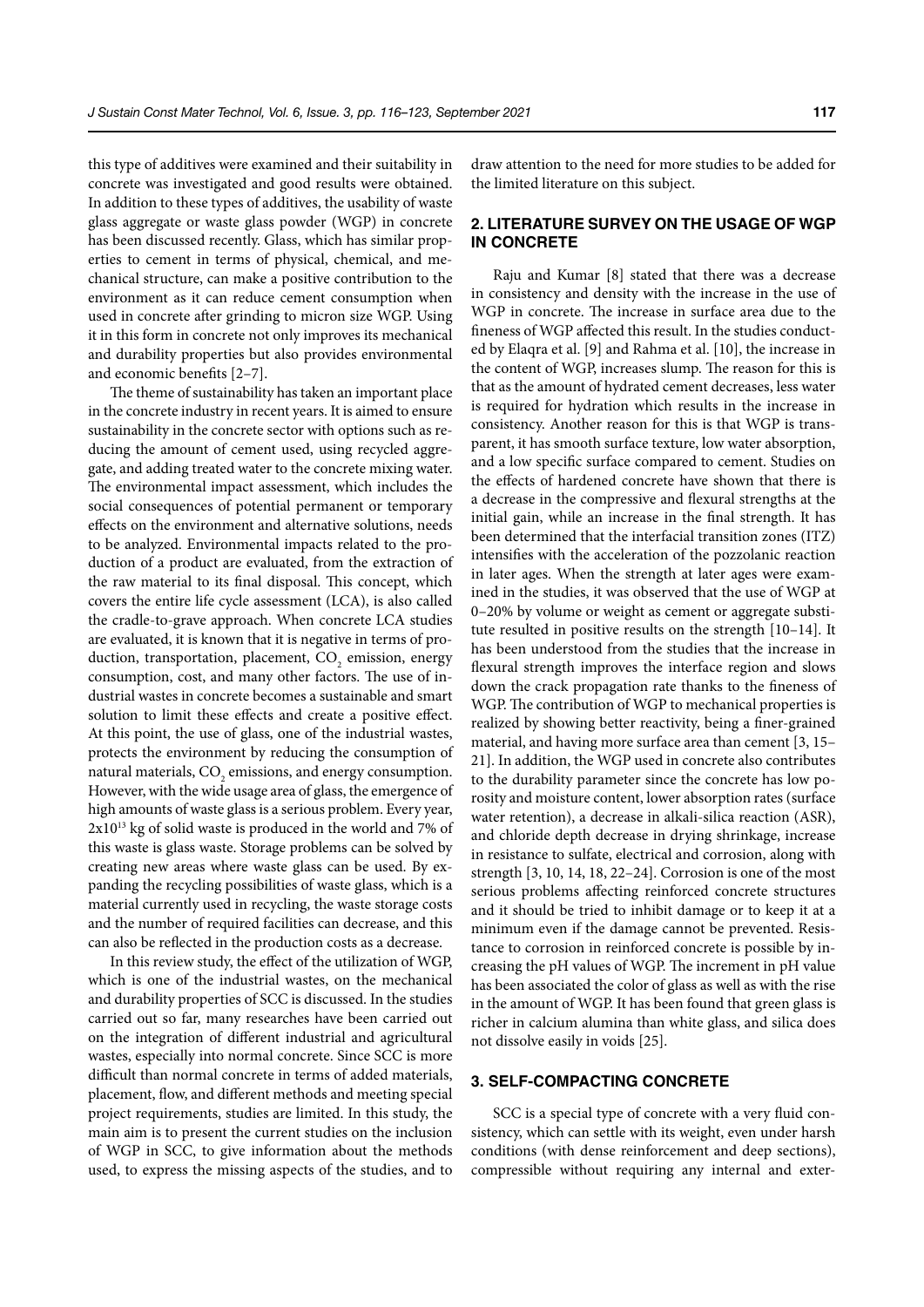nal vibration, and maintains its cohesion without causing problems such as segregation and bleeding. Its differences from plain concrete is that it has all or some of the chemical additives, viscosity enhancing additives, and a very high amount of inert or pozzolanic mineral additives are used in this concrete. In addition, with SCC, high quality finishing is obtained in terms of architecture and aesthetics in reinforced concrete structures compared to conventional concrete. However, more knowledge and experience are required in determining the components and mixing ratios of SCC compared to conventional concrete. Although SCC is classified according to its workability properties, it must also meet certain mechanical performance criteria. The expected mechanical performance of SCC depends on the following conditions;

- Selection of material types and ratios suitable for the desired performance (mixture optimization),
- Minimization of the change in material types and ratios during the production phase (using homogeneous materials, reducing the problems that may arise from raw material variability),
- Considering the effect of ambient conditions on SCC, both in the design of the mixture and in the production phase.
- Continuously control of fresh concrete quality with selected tests during the production phase, immediate intervention in the mixture that does not provide the desired properties.

If the above criteria are met, it is possible to obtain the highest mechanical performance from SCC. This condition is also valid for normal concretes. However, the sensitivity to these criteria is higher in SCC and it is much more difficult to correct the mistakes to be made compared to normal concrete production [26–28].

#### **3.1. History of SCC**

Thanks to the development of the ready mixed concrete sector in the world, other sectors that provide raw materials to the sector have also developed. One of the most important of these is the additive sector. Concrete additives are mainly used to improve and develop the properties of concrete and especially in the production of concrete that is more resistant to environmental conditions. Before the use of chemical additives in concrete, a high water/cement (w/c) ratio was used in the concrete mix to increase the workability of the concrete. However, it reduces the quality of the concrete. In the early 1970s, plasticizers or superplasticizers were used to increase the workability of concrete at a low w/c ratio. In 1986, research on self-leveling and compacting concrete was started at the University of Tokyo, and thus the first steps of SCC design were taken. After the ACI Workshop in Bangkok in 1994, many researchers started to work on SCC. Usage of SCC in Swedish highway structures in 1990 is the first example in Europe. In 1996, with the publication of the papers on SCC at ACI Autumn Congress in New Orleans, SCC became more used in the United States and Canada. After 1997, European Union started studies aiming to increase the use of SCC. In 2005, European Precast Concrete Manufacturers Association (BIBM), European Cement Association (CEMBUREU), European Ready Mixed Concrete Association (ERMCO), European Concrete Admixture Manufacturers Federation (EFCA), European Federation of Special Construction Chemicals and Concrete Systems (EFNARC) have prepared a common specification by coming together [26–28].

### **4. SCC APPLICATIONS**

- It can be used in all kinds of reinforced concrete productions, but due to its high cost, it is used in structures and prefabricated elements, panels, and floors where concrete settlement is difficult.
- It is used in reinforcement productions due to the problems experienced in the placement of concrete and facilitates the strengthening process.
- Unlike the geometrically frequently used molds, it can be used in unusual molds, in very densely reinforced structures, where it is not possible to use vibrators.

#### **5. WASTE-GLASS**

Glass is not affected by water and neutral liquids under normal conditions. The solubility rate of amorphous silica in water at  $25^{\circ}$ C is 0.012%, but this rate increases as the temperature increases. As a result, non-ionized monomeric silica is formed. Although the resistance of glass to acids is generally high, hydrofluoric acid and phosphoric acid at high temperatures affect silica glass. This effect of hydrofluoric acid on glass is used in the glass industry for polishing glass and etching glass for various purposes. To produce glass resistance against water and humid environments, limestone (CaO) must be added to the glass. Limestone or limestone-added glass products are both resistant to humid environments, water and exhibit stable behavior without losing their qualities. The molecular structure of glass, which has an amorphous structure, is irregular and does not have a certain freezing and melting temperature. It softens as heat is given, melts at an uncertain temperature, and has no upper temperature limiting the melting process. The density of the glass varies between  $2.20$  g/cm<sup>3</sup> and  $8.00$ g/cm3 . When it is desired to increase this density, some oxides such as ZnO, BaO, and PbO can be added to the mixture. According to the Mohr hardness scale, the hardness of normal glass is between 5 and 6, that is, between apatite and feldspar. Since materials softer than this hardness cannot scratch the glass, the glass does not lose its transparency and brightness for many years. Abrasion resistance also depends on the raw materials in the glass. SiO<sub>2</sub> and  $B_2O_3$  increase this resistance, while  $\text{Na}_2\text{O}$ , CaO, and PbO decrease it [29–34].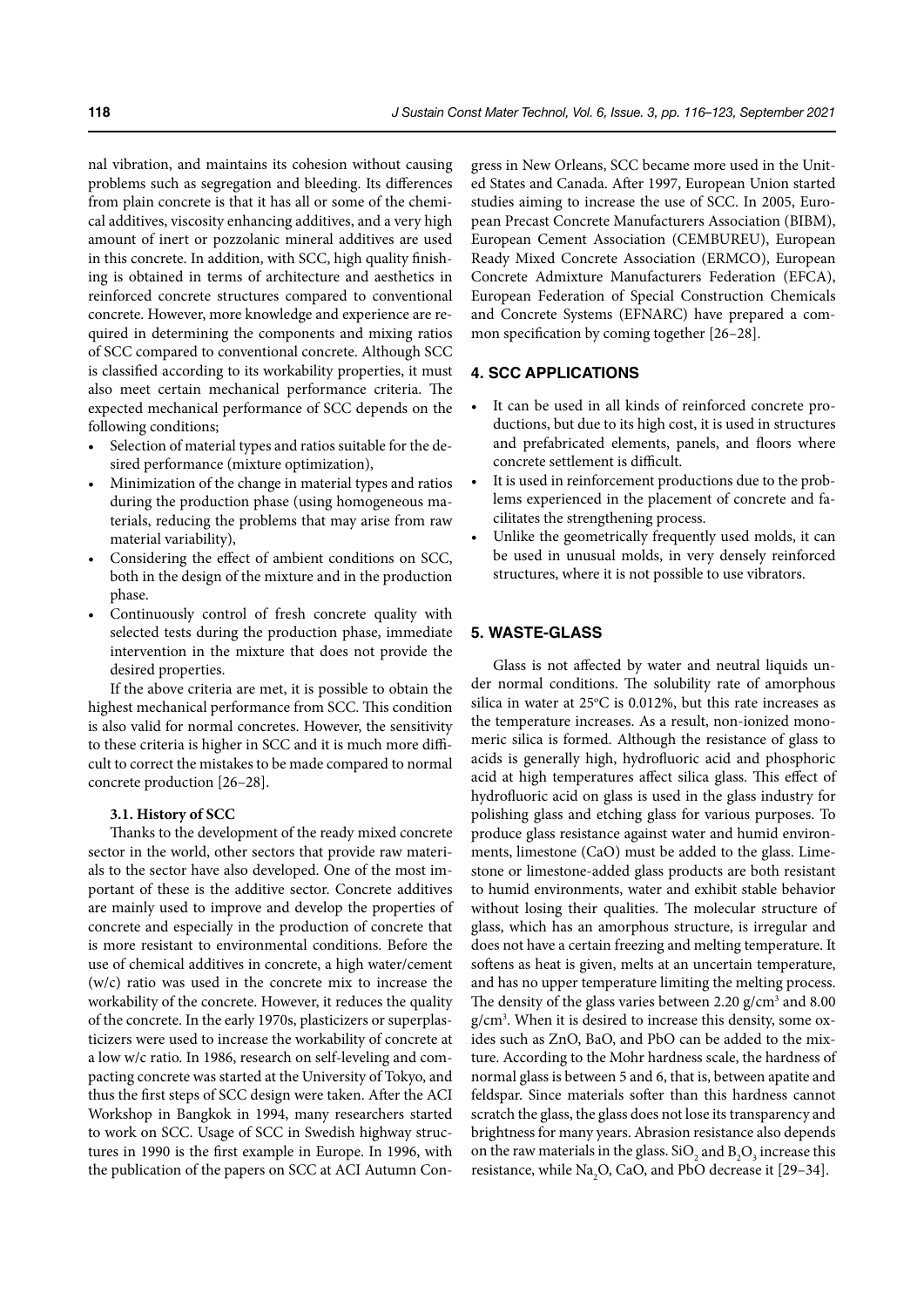

**Figure 1**. SEM image of WGP [40].



**Figure 2**. Sieve analysis of WGP.

#### **5.1. Waste Glass Powder**

WGP is a building material with an amorphous structure and a high degree of silica content, with a density of 2.6  $g/cm<sup>3</sup>$ , obtained by being brought to micron dimensions after certain processes such as after the collection, separation, and sieving of waste glasses, after certain processes. In addition to its low conductivity and moisture-absorbing properties, it also has high hardness. For this powder to show binding properties, the particle size must be less than 0.075 mm. The powder in these levels is sieved through the sieve and made ready for use and can be used as an alternative binder replacement of cement [35–37].

The physical properties of WGP, which has lower specific gravity and bulk density than cement, are given in Table 1, information on its chemical properties are given in Table 2, and SEM image is given in Figure 1.

The replacement of waste glass, which has a high SiO<sub>2</sub> content, with cement, also affects the pozzolanic reactivity index. As the waste glass reacts with calcium hydroxide and consumes cement hydrates, the pore structure is filled with calcium silicate hydrate gels and a denser matrix structure is formed. It was determined that grinding the glass into 45–75 µm glass powder and using it replacement of cement up to 30% increased the pozzolanic reactivity index as well as the strength index. It was observed that another parameter in-

**Table 1.** Physical properties of WGP

| <b>Physical properties</b> | Ref. |      |      |      |                   |  |
|----------------------------|------|------|------|------|-------------------|--|
|                            | [8]  | [41] | [42] | [17] | $\left[24\right]$ |  |
| Specific gravity           | 2.58 | 2.43 | 2.22 | 2.53 | 2.68              |  |
| Bulk density $(kg/m3)$     | 2.58 | 2.53 |      |      |                   |  |
| Fineness (%)               |      | 3.4  |      |      |                   |  |

**Table 2.** Chemical properties of WGP

| Component         | Ref. |        |        |         |        |       |
|-------------------|------|--------|--------|---------|--------|-------|
|                   | [8]  | $[12]$ | $[43]$ | $[24]$  | $[17]$ | [44]  |
| SiO <sub>2</sub>  | 72.5 | 72.61  | 70.22  | 70      | 72.08  | 71.4  |
| AI, O,            | 0.4  | 1.38   | 1.64   | 1.2     | 2.19   | 2.54  |
| Fe,O <sub>3</sub> | 0.2  |        | 0.52   | 0.65    | 0.22   | 0.37  |
| CaO               | 9.7  | 11.42  | 11.13  | 8.7     | 10.45  | 11.2  |
| MgO               | 3.3  | 0.79   |        | 3.7     | 0.72   | 1.6   |
| Na <sub>2</sub> O | 13.7 | 12.85  | 15.29  | 16      | 13.71  | 12.25 |
| $K_2O$            | 0.1  | 0.43   |        | 0.35    | 0.16   | 0.36  |
| SO <sub>3</sub>   |      |        |        | < 0.05  |        | 0.16  |
| CI                |      |        |        | < 0.005 |        | 0.04  |
| TiO <sub>2</sub>  |      |        |        |         |        | 0.1   |
| $Cr_2O_3$         |      |        |        |         |        | 0.01  |
| LOI               | 0.36 |        | 0.8    | 0.92    |        | 0.82  |

creasing the pozzolanic activity apart from the fineness was the curing temperature. As the curing temperature increased, the pozzolanic reactivity index increased [5, 10, 38, 39].

# **6. EFFECT OF WGP USE ON FRESH AND HARDENED CONCRETE PROPERTIES IN SCC**

Prasetyo et al. [45] investigated the tensile strength and porosity of SCC to which WGP (5–30%) was incorporated in various proportions as replacement of cement. Good results were obtained in terms of tensile strength at the ratio of 5% WGP, and the optimum value was determined at the ratio of 5.5% WGP. For the porosity values, better results were obtained than the reference concrete at the ratio of WGP between 5–10%. A decrease in properties was observed for WGP percentages higher than these ratios.

Noorzyafiqi et al. [46] examined properties such as flow, specific gravity, and compressive strength in SCC with partial replacement of WGP for 14 days. In the study, the mixture was made using a 5–30% WGP, 0.35 w/c ratio, and 1% superplasticizer. The research results showed that the flow, specific gravity, and compressive strength increased with the addition of 5–20% WGP in SCC, while the properties decreased at 25% and 30% WGP ratios.

In the study conducted by Khudair et al. [47], in which WGP was added to SCC and its effects on rheological properties and compressive, splitting tensile and flexur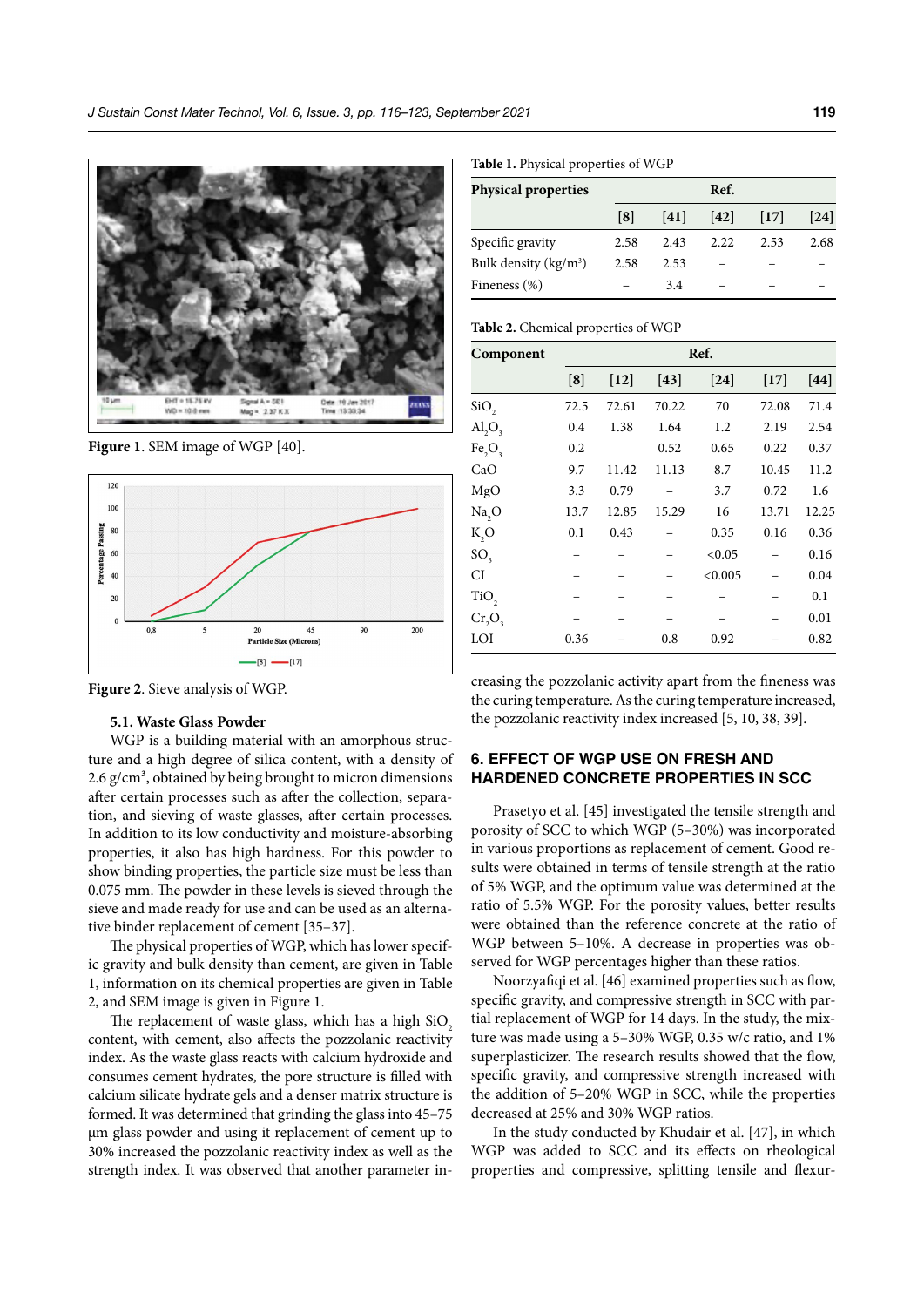al strengths were analyzed, WGP was used at the ratio of 0–40% replacement of cement, and five different mixtures were designed. In the experimental study, compressive strengths were realized on the  $7<sup>th</sup>$ ,  $28<sup>th</sup>$ , and  $56<sup>th</sup>$  days, and splitting tensile and bending strength were performed only on the 28<sup>th</sup> day. The research was not only limited to this but also included the evaluation of  $\mathrm{CO}_2$  emission and production cost in terms of sustainability with the statistical optimization model. The results demonstrated that the rheological properties (Slump flow, T500, L-box, and Segregation test) and compressive, splitting tensile and flexural strength increased by 30% with the usage of WGP, the maximum compressive and splitting tensile strength were increased by 10% with the use of WGP and the highest bending strength was attained by using 20% WGP.

Yücel [40] constituted SCC by using WGP replacement of FA and assessed the fresh, mechanical, and durability effects of WGP on SCC. In the study, SCC's were produced with 550 kg/m3 binder content, 0.32 water/binder (w/b) ratio, and a constant slump diameter of 700±10 mm. The reference mixture was designed by using 20% of the total binder amount of FA, while the other mixtures were prepared by using 5–20% WGP replacement of FA. The results showed that increasing WGP amount decreased slump diameter, height ratio in L-box, while T500 (mm) slump flow time and discharge time in V-funnel increased compared to reference mixtures. In addition, with the increase in the amount of WGP used replacement of FA, compressive, flexural, and splitting strength results on the  $28<sup>th</sup>$  and  $56<sup>th</sup>$  days increased, and these strengths increased as the curing time increased. The best results regarding mechanical properties were found in mixtures designed using 20% WGP replacement of FA. Capillary water permeability and rapid chloride permeability decreased with increasing WGP and curing time. From here, it can be seen that the durability properties improve with the increase in the amount of WGP as replacement of FA.

Rehman et al. [48] analyzed the effect of WGP and granulated steel slag (GSS) as replacement of cement and fine aggregate on the fresh and hardened properties of SCC. In the study, 20%, 30%, and 40% WGP were added as replacement of cement, and 40%, 60%, and 80% GSS was added as replacement of fine aggregate. The effects of fresh concrete properties on workability, density, and air content, and hardened concrete properties on compressive strength, splitting tensile strength, bending strength, and modulus of elasticity were researched. Although the results showed that workability decreased with the usage of GSS, workability increased with the WGP additive. However, compressive, splitting tensile, flexural strength, and modulus of elasticity decreased due to the increase in WGP content and stability of steel slag aggregates. The best results of the study regarding compressive, splitting tensile and flexural strengths were found with the use of 20% WGP and 80% GSS.

Tariq et al. [49] surveyed the effect of WGP additive on durability properties in SCC. In the work, the mixtures were prepared with 20%, 30%, and 40% WGP additive and 0.4 w/b ratio replacement of cement. Oxygen permeability, electrical resistivity, porosity, and chloride diffusion from the durability properties were measured at curing period of 3 to 545 days. The results of the study indicated that the usage of FA and WGP together increased the compressive strength, as well as decreased the porosity, oxygen and chloride permeability, and drying shrinkage (up to 180 days). Mechanical and durability properties of SCC evidenced the best values at 20–30% WGP replacement level. Thanks to the small size glass particles, the microstructure is denser and results in improved particle packaging, which creates lower particles. In addition, the service life in terms of corrosion initiation time was tried to be determined by using the Life 365 software in the study. A threshold concentration of chlorides of 0.05% and 0.1% by mass of the concrete was used to be realistic for mixes at different ratios. Regardless of the ratios, a significant advantage was observed in the mixtures containing WGP in terms of time to the onset of corrosion compared to mixtures containing only FA, an increase of about 2 to 3.5 times in service life is determined.

### **7. CONCLUSIONS AND RECOMMENDATIONS**

Literature information on the usage of WGP as cement or fine aggregate replacement in SCC was evaluated. The results showed that up to 30% usage of WGP increased slump flow, J-ring flow, L-box, T500, V-funnel values, and reduced segregation in SCC. It can be stated that this is due to the decrease in the amount of hydrated cement and the increase in WGP, and as a result, the need for more water and the increase in consistency. However, it was emphasized that a high amount of WGP adversely affected the slump results and reduced the consistency. This is expressed by the decrease in the Ca(OH)2 content with the increase of the fineness and surface area of the WGP, thus limiting the area through which the water passes. Additionally, it was stated that the addition of WGP to SCC increases compressive, flexural, and tensile strengths, decreases permeability, oxygen, and chloride penetration, and increases electrical and sulfate resistance. It was also pointed out that WGP, one of the different by-products used in SCC, has great potential for sustainable development [50–54].

Concrete pouring, placing and compaction is a difficult task for ready mixed concrete producers and consumers. Quality workmanship and strict control are required to ensure adequate compaction and homogeneity of the poured concrete to ensure the section is filled correctly. For the advantages of SCC to be seen clearly, its design must be done correctly and it must comply with the specified standards. Since SCC has a very fluid consistency, the formwork systems to be used should be carefully selected and the formwork supports should be smooth and sufficient. The utili-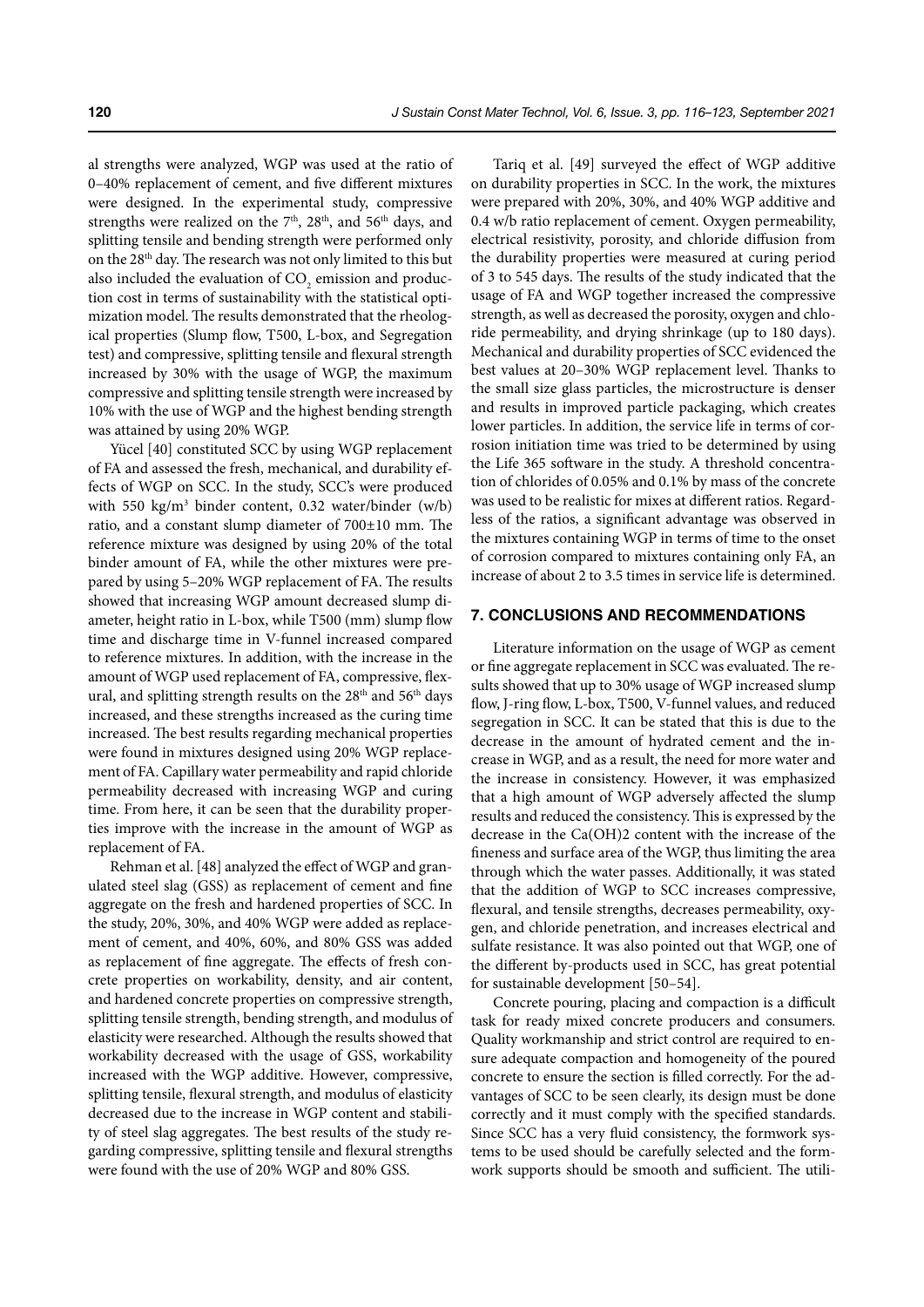zation of SCC is increasing day by day in the world, and it is rapidly taking the place of traditional concrete in many application areas. It has advantages such as reducing labor costs as a result of ease of placement. It can provide great convenience especially in complex molds, narrow and tightly reinforced sections, high shear walls where placement and compression are difficult, in the production of large-surface floors, and the applications in the prefabricated sectors [26].

The number of studies on the durability properties of WGP added to SCC can be increased. In particular, the number of studies on the effect of corrosion is limited and experimental studies have not been found much. The effect of WGP added to SCC on reinforcement corrosion and mechanical properties in reinforced concrete structural systems can be examined experimentally and compared with numerical analyses. In addition, by including different industrial and agricultural wastes in the SCC mixtures to be made, it may be possible to compare the results, determine the most appropriate waste type and rate, and compare the pros and cons. Another shortcoming of the studies is the deprivation of LCA, focusing only on the effect of WGP added to SCC on its mechanical and endurance properties. Studies on LCA's should be appreciated more, as the gain in the service life of the structure to be strengthened with different industrial and agricultural wastes which can benefit both the country's economy and help in the reduction of energy losses.

### **DATA AVAILABILITY STATEMENT**

The authors confirm that the data that supports the findings of this study are available within the article. Raw data that support the finding of this study are available from the corresponding author, upon reasonable request.

### **CONFLICT OF INTEREST**

The author declare that they have no conflict of interest.

# **FINANCIAL DISCLOSURE**

The author declared that this study has received no financial support.

### **PEER-REVIEW**

Externally peer-reviewed.

### **REFERENCES**

- [1] Baradan, B. Yazıcı, H. Aydın, S. (2015). "Beton", Dokuz Eylül Üniversitesi Mühendislik Fakültesi Yayınları, No. 334, İzmir, p. 428.
- [2] Rashad, A. M. (2014). Recycled waste glass as fine aggregate replacement in cementitious materials based on Portland cement. Construction and building materials, 72, 340-357. https://doi.org/10.1016/j. conbuildmat.2014.08.092
- [3] Rodier, L., & Savastano Jr, H. (2018). Use of glass powder residue for the elaboration of eco-efficient

cementitious materials. Journal of Cleaner Production, 184, 333-341. https://doi.org/10.1016/j.jclepro.2018.02.269

- [4] Gutiérrez, A. S., Eras, J. J. C., Gaviria, C. A., Van Caneghem, J., & Vandecasteele, C. (2017). Improved selection of the functional unit in environmental impact assessment of cement. Journal of Cleaner Production, 168, 463-473. https://doi.org/10.1016/j. jclepro.2017.09.007
- [5] Tamanna, N., Sutan, N. M., Lee, D. T. C., & Yakub, I. (2013, July). Utilization of waste glass in concrete. In Proceedings of the  $6<sup>th</sup>$  International Engineering Conference, Energy and Environment (ENCON 2013), Kuching, Sarawak, Malaysia (pp. 2-4).
- [6] Chen, C., Habert, G., Bouzidi, Y., & Jullien, A. (2010). Environmental impact of cement production: detail of the different processes and cement plant variability evaluation. Journal of Cleaner Production, 18(5), 478-485. https://doi.org/10.1016/j. jclepro.2009.12.014
- [7] Omprakaash, P., Vanitha, S., Samuel, J., & Rajkumar, S. (2015). Identifying the sustainability of concrete by partial replacement of cement with glass powder, International Journal of Applied Engineering Research, 10 (1), 563-571.
- [8] Raju, S., & Kumar, P. R. (2014). Effect of using glass powder in concrete. International Journal of Innovative Research in Science, Engineering and Technology, 31, 21-427.
- [9] Elaqra, H. A., Abou Haloub, M. A., & Rustom, R. N. (2019). Effect of new mixing method of glass powder as cement replacement on mechanical behavior of concrete. Construction and Building Materials, 203, 75-82. https://doi.org/10.1016/j.conbuildmat.2019.01.077
- [10] Rahma, A., El Naber, N., & Issa Ismail, S. (2017). Effect of glass powder on the compression strength and the workability of concrete. Cogent Engineering, 4(1), 1373415. https://doi.org/10.1080/2331191 6.2017.1373415
- [11] Shi, C., Wu, Y., Riefler, C., & Wang, H. (2005). Characteristics and pozzolanic reactivity of glass powders. Cement and Concrete Research, 35(5), 987-993. https://doi.org/10.1016/j.cemconres.2004.05.015
- [12] Sharma, A., & Sangamnerkar, A. (2015). Glass Powder–A Partial Replacement for Cement. Acropolis Institute of Technology and Research, Indore (MP), India "International Journal Of Core Engineering & Management (IJCEM) Volume, 1.
- [13] Mehmet, U. Z. U. N., Çöğürcü, M. T., & Keskin, Ü. S. Cam Tozunun Beton Basınç Dayanımına Etkisi. Beykent Üniversitesi Fen ve Mühendislik Bilimleri Dergisi, 11(2), 42-51. https://doi.org/10.20854/bujse.459301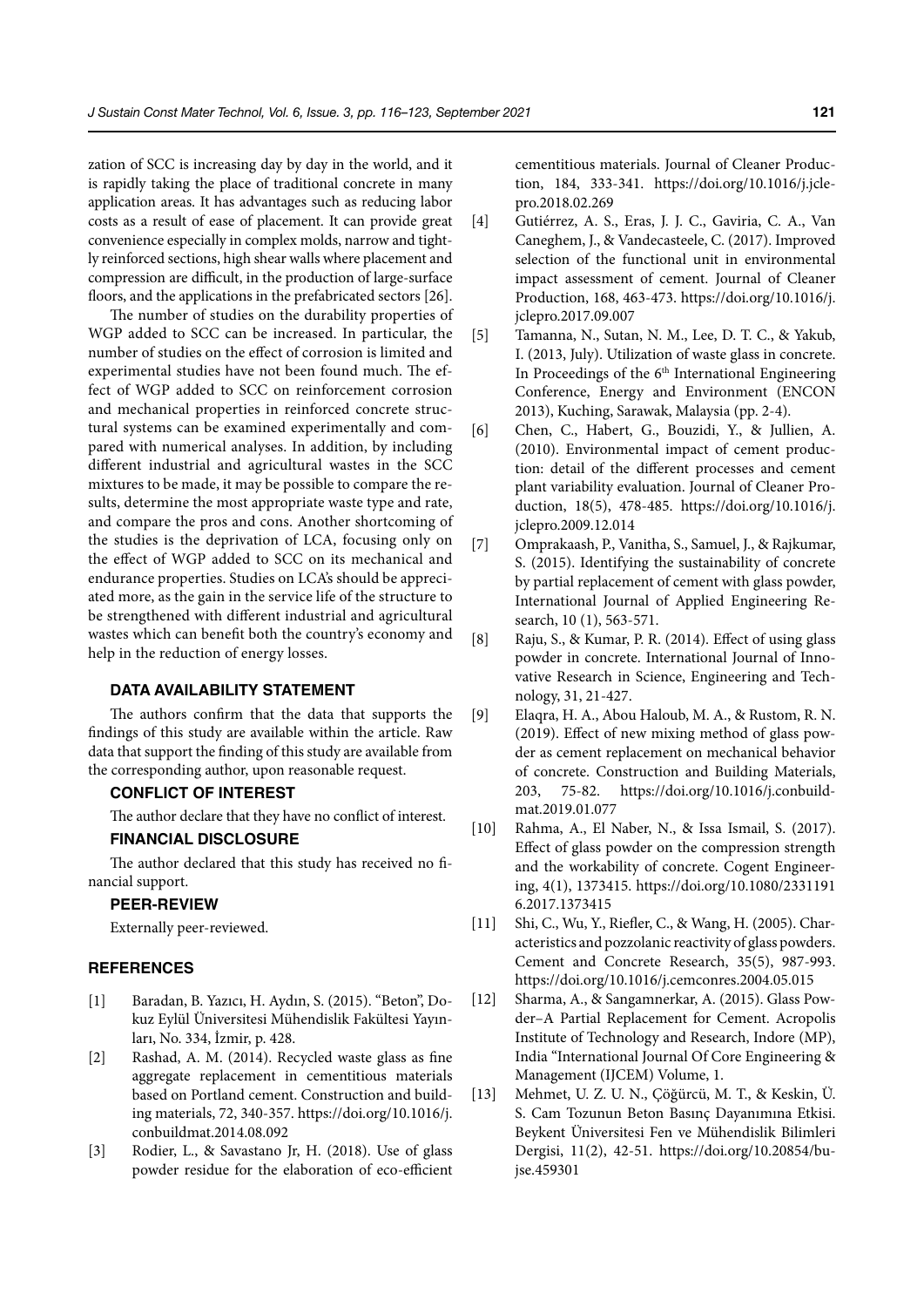- [14] Mageswari, M., & Vidivelli, D. B. (2010). The use of sheet glass powder as fine aggregate replacement in concrete. The open civil engineering Journal, 4(1). https://doi.org/10.2174/18741495010040100065
- [15] Meena, A., & Singh, R. (2012). Comparative study of waste glass powder as pozzolanic material in concrete (Doctoral dissertation).
- [16] Patel, D., Tiwari, R. P., Shrivastava, R., & Yadav, R. K. (2019). Effective utilization of waste glass powder as the substitution of cement in making paste and mortar. Construction and Building Materials, 199, 406-415. https://doi.org/10.1016/j.conbuildmat.2018.12.017
- [17] Du, H., & Tan, K. H. (2014). Waste glass powder as cement replacement in concrete. Journal of Advanced Concrete Technology, 12(11), 468-477. https://doi.org/10.3151/jact.12.468
- [18] Vijayakumar, G., Vishaliny, H., & Govindarajulu, D. (2013). Studies on glass powder as partial replacement of cement in concrete production. International Journal of Emerging Technology and Advanced Engineering, 3(2), 153-157.
- [19] Madandoust, R., & Ghavidel, R. (2013). Mechanical properties of concrete containing waste glass powder and rice husk ash. Biosystems engineering, 116(2), 113-119. https://doi.org/10.1016/j.biosystemseng.2013.07.006
- [20] Islam, G. S., Rahman, M., & Kazi, N. (2017). Waste glass powder as partial replacement of cement for sustainable concrete practice. International Journal of Sustainable Built Environment, 6(1), 37-44. https://doi.org/10.1016/j.ijsbe.2016.10.005
- [21] Pachideh, G., Gholhaki, M., & Ketabdari, H. (2020). Effect of pozzolanic wastes on mechanical properties, durability and microstructure of the cementitious mortars. Journal of Building Engineering, 29, 101178. https://doi.org/10.1016/j.jobe.2020.101178
- [22] Du, H., & Tan, K. H. (2017). Properties of high volume glass powder concrete. Cement and Concrete Composites, 75, 22-29. https://doi.org/10.1016/j.cemconcomp.2016.10.010
- [23] Kamali, M., & Ghahremaninezhad, A. (2015). Effect of glass powders on the mechanical and durability properties of cementitious materials. Construction and building materials, 98, 407-416. https://doi. org/10.1016/j.conbuildmat.2015.06.010
- [24] Matos, A. M., & Sousa-Coutinho, J. (2012). Durability of mortar using waste glass powder as cement replacement. Construction and building materials, 36, 205-215. https://doi.org/10.1016/j.conbuildmat.2012.04.027
- [25] Mirzahosseini, M., & Riding, K. A. (2014). Effect of curing temperature and glass type on the pozzolanic reactivity of glass powder. Cement and Concrete

Research, 58, 103-111. https://doi.org/10.1016/j.cemconres.2014.01.015

- [26] Topçu, İ. B., Bilir, T., & Baylavlı, H. (2008). Kendiliğinden Yerleşen Betonun Özellikleri. Eskişehir Osmangazi Üniversitesi Mühendislik ve Mimarlık Fakültesi Dergisi, 21(1), 1-22.
- [27] Rasekh, H., Joshaghani, A., Jahandari, S., Aslani, F., & Ghodrat, M. (2020). Rheology and workability of SCC. In Self-compacting concrete: materials, properties and applications (pp. 31-63). Woodhead Publishing.
- [28] Khayat, K. H., & De Schutter, G. (2014). Mechanical properties of self-compacting concrete (Vol. 14, p. 161). Springer.
- [29] Doremus, R. H. (1994). Glass science. Second Edition, John Wiley and Sons.
- [30] Dumitru, I., & Song, T. (2018). Waste glass. In Waste and Supplementary Cementitious Materials in Concrete (pp. 257-288). Woodhead Publishing. https:// doi.org/10.1016/B978-0-08-102156-9.00009-2
- [31] Günay, V., Yılmaz. Ş. (2010). Cam-Seramikler: bilim ve teknolojisi. Tübitak Mam Malzeme Enstitüsü.
- [32] Onaran, K., Bilimi, M., & Basım, Y. (2006). Bilim teknik yayınevi.
- [33] Scholze, H. (1991). Properties of Glass. In Glass (pp. 156-364). Springer, New York, NY.
- [34] Kavas, T., Çelik, M. Y., & Evcin, A. (2004). Cam atıklarının çimento üretiminde katkı maddesi olarak kullanılabilirliğinin araştırılması, 5. Endüstriyel Hammaddeler Sempozyumu, 13-14.
- [35] Kalakada, Z., Doh, J. H., & Chowdhury, S. (2019). Glass powder as replacement of cement for concrete–an investigative study. European Journal of Environmental and Civil Engineering, 1-18. https:// doi.org/10.1080/19648189.2019.1695149
- [36] Jiang, Y., Ling, T. C., Mo, K. H., & Shi, C. (2019). A critical review of waste glass powder–Multiple roles of utilization in cement-based materials and construction products. Journal of environmental management, 242, 440-449. https://doi.org/10.1016/j. jenvman.2019.04.098
- [37] Panchal, S., Sharma, S., Khan, M. M., Sharma, A., & Roy, A. K. (2017). Effect of Glass Reinforcement and Glass Powder On The Characteristics Of Concrete. International Journal of Civil Engineering and Technology, 8(3), 637-647.
- [38] Tokyay, M. (2018). Cement and concrete mineral admixtures. Henry Ling Limited.
- [39] Anwar, A. (2016). The influence of waste glass powder as a pozzolanic material in concrete. International Journal of Civil Engineering and Technology, 7(6), 131-148.
- [40] Yücel, H.E. (2018), "The Effect of Waste Glass Powder using Instead of Fly Ash on the Fresh, Mechanical and Durability Properties of Self Compacting Con-